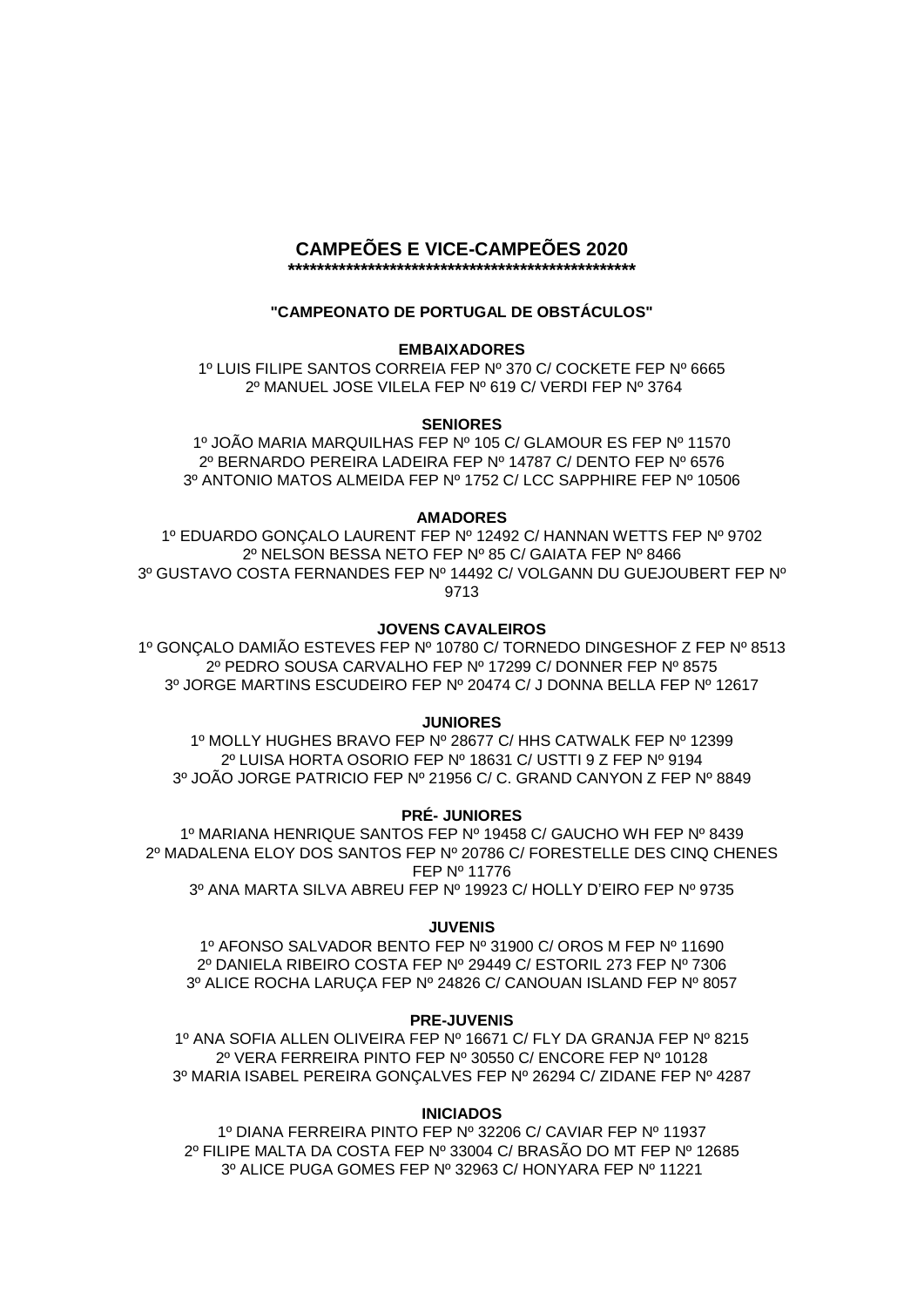### **"CRITERIO DE CAVALOS DE 4 ANOS" (Obstáculos)**

1º HUGO CARVALHO FERREIRA FEP Nº 814 C/ CHANG N Z FEP Nº 12834 2º RICARDO GUERREIRO FEP Nº 547 C/ MAGICO FEP Nº 12873 3º HENRIQUE SILVA DRUMOND FEP Nº 7818 C/ LATRICHTA FEP Nº 12870

### "**CRITERIO DE CAVALOS DE 5 ANOS" (Obstáculos)**

1º HENRIQUE SILVA DRUMOND FEP Nº 7818 C/ CONTRO Z FEP Nº 12257 2º FILIPE JESUS PAIXÃO FEP Nº 12967 C/ K.LE MUZE PARISOL FEP Nº 12263 3º HENRIQUE SILVA DRUMOND FEP Nº 7818 C/ FOR RUSSIA VAN OVERIS Z FEP Nº 12256

#### "**CRITERIO DE CAVALO DE 6 ANOS" (Obstáculos)**

1º FILIPE MALTA DA COSTA FEP Nº 584 C/ EVITA PERON FEP Nº 12777 2º SEBASTIÃO FERREIRA PINTO FEP Nº 59 C/ ACTION BOY Z FEP Nº 11612 3º DUARTE SEABRA FEP Nº 205 C/ ESPERANZA STAR FEP Nº 11785

## **"CRITERIO DE CAVALOS DE 7 ANOS" (Obstáculos)**

1º ANTONIO MATOS ALMEIDA FEP Nº 1752 C/ INIESTA P. FEP Nº 11588 2º DUARTE SEABRA FEP Nº 205 C/ AHG WHITEROCK DOCTOR CRUISE FEP Nº 13034 3º CAROLINA OLIVEIRA GONÇALVES FEP Nº 109 C/ INDIA-S FEP Nº 10577

#### **"TAÇA DE PORTUGAL DA JUVENTUDE**" **(Obstáculos)**

#### **JUNIORES**

1º MADALENA ELOY DOS SANTOS FEP Nº 20786 C/ FORESTELLE DES CINQ CHENES FEP Nº 11776

2º PEDRO CASEIRO DA SILVA FEP Nº 21288 C/ FOX VG FEP Nº 7904 3º JOÃO JORGE PATRICIO FEP Nº 21956 C/ QUATTU FEP Nº 3857

#### **PRE-JUNIORES**

1º FRANCISCA PIRES DE MAGALHÃES FEP Nº 29421 C/ CELINA FEP Nº 6566 2º NICOLE DA SILVA FEP Nº 25190 C/ DICALETTO Z FEP Nº 5717 3º ANA MARTA ABREU FEP Nº 19923 C/ FUNGAF GANDARINHA FEP Nº 7670

#### **JUVENIS**

1º AFONSO REBELO FEP Nº 27506 C/ FAMOUS DOS FIDALGOS FEP Nº 7960 2º DANIELA RIBEIRO COSTA FEP Nº 29449 C/ ESTORIL 273 FEP Nº 7306 3º AFONSO SALVADOR BENTO FEP Nº 31900 C/ APOLLO ZOETENDAELE Z FEP Nº 12793

#### **PRE-JUVENIS**

1º MILA FONTE RESENDE FEP Nº 30691 C/ DAKAR FEP Nº 6444 2º FERNANDA PAIVA SANTANA FEP Nº 32743 C/ UTOPICA FEP Nº 6567 3º SOPHIA ALEXANDRA SAZONOVA FEP Nº 28470 C/ XISTO H. DE SÃO MIGUEL FEP Nº 3847

#### **INICIADOS**

1º DIANA FERREIRA PINTO FEP Nº 32206 C/ CAVIAR FEP Nº 11937 2º JOSE DANIEL FRAGA FEP Nº 29456 C/ GOLIAS FEP Nº 12072 3º ALICE PUGA GOMES FEP Nº 32963 C/ HONYARA FEP Nº 11221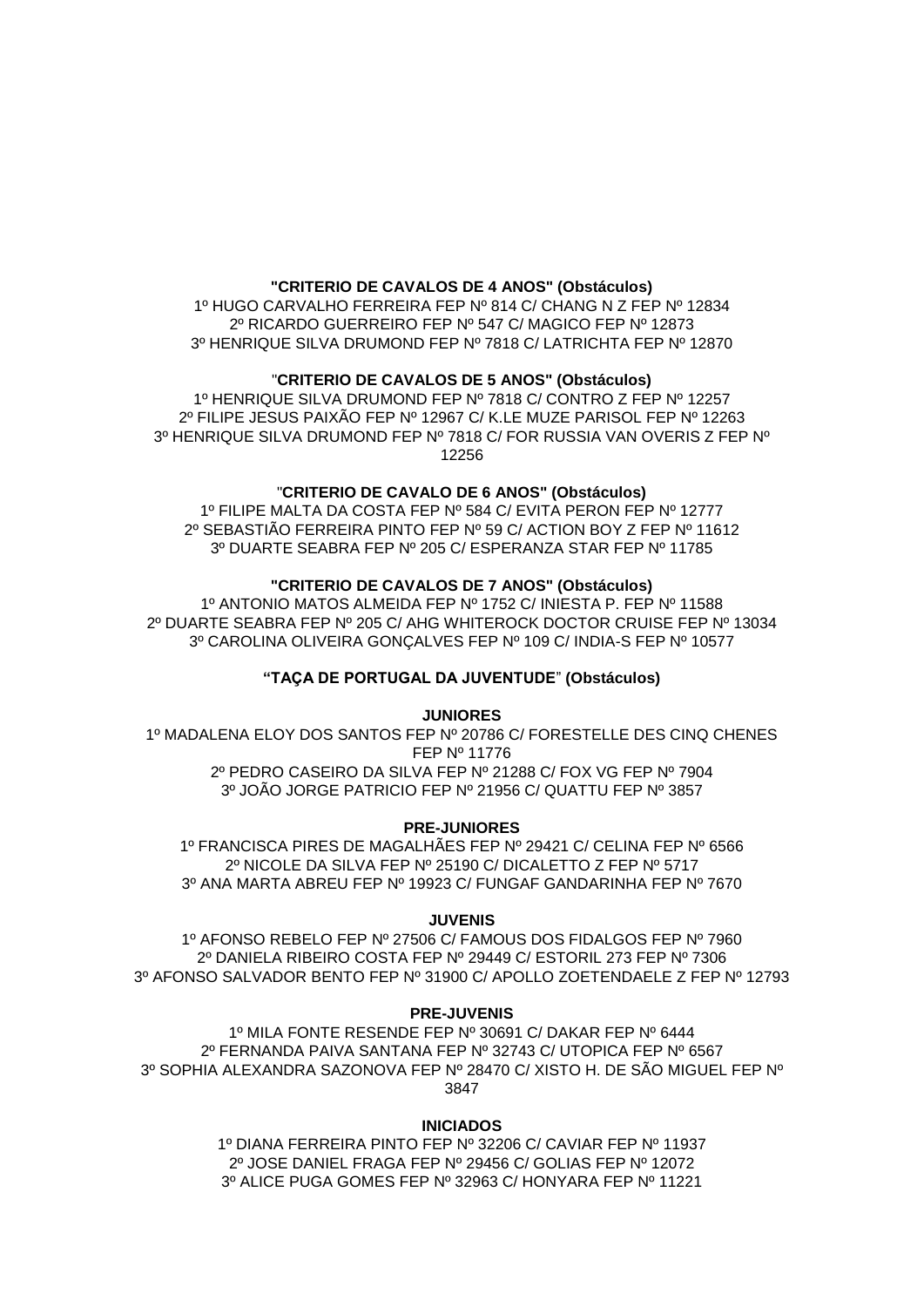### **"CAMPEONATO NACIONAL DE CCE"**

#### **VETERANOS**

1º JORGE MARECOS DUARTE FEP Nº 17 C/ QUITCH DE LA VALLEE FEP Nº 10013

#### **SÉNIORES**

1º MANUEL MARIA COSTA GRAVE FEP Nº 259 C/ CARAT DE BREMOY FEP Nº 10487 2º CARLOS VASCONCELOS SA GRAVE FEP Nº 258 C/ JORDAN DE PERAMANCA FEP Nº 11831 3º JOAQUIM DA COSTA GRAVE FEP Nº 17842 C/ ESMERALDA FEP Nº 7980

### **"CAMPEONATO NACIONAL DE RAIDES"**

## **JOVENS CAVALEIROS E JUNIORES**

1º PEDRO SÁ E ALMEIDA FEP Nº 25744 C/ COLORADO LA MAJORIE FEP Nº 12969 2º LUIS BARRADAS FEP Nº 15038 C/ FIGO DE S. PEDRO FEP Nº 8799 3º JOÃO CARVALHO COMENDA FEP Nº 24563 C/ FORCADO HOSPITAIS FEP Nº 8620

#### **SENIORES**

1º LEONOR MOREIRA ALVES ALMEIDA FEP Nº 5240 C/ TEJO DU CAMBOU FEP Nº 6801 2º ISABEL DOS SANTOS NOGUEIRA FEP Nº 17985 C/ H-MILLENIUM ALFOUVA FEP Nº 11178 3º ANA BARBAS FEP Nº 178 C/ GITANA VB FEP Nº 8873

## **"CAMPEONATO NACIONAL DE ENSINO"**

#### **SENIORES**

1º JOÃO MIGUEL TORRÃO FEP Nº 19809 C/ EQUADOR FEP Nº 7103 2º DANIEL PINTO FEP Nº 495 C/ SANTURION DE MASSA FEP Nº 5629 3º VASCO MIRA GODINHO FEP Nº 5563 C/ GARRETT FEP Nº 12074

#### **JOVENS CAVALEIROS**

1º CATARINA LUCAS LOPES FEP Nº 10678 C/ FERROLHO FEP Nº 9292 2º CATARINA CARDOSO COSTA FEP Nº 21083 C/ KUT'N'MOVE FEP Nº 11675 3º ANDRÉ JOSÉ BRAS FEP Nº 23581 C/ CORONEL FEP Nº 6193

#### **JUNIORES**

1º MARTA FERNANDES MARQUES FEP Nº 28647 C/ HUSSEIM V.O. FEP Nº 11097 2º MANUEL RESINA ANTUNES FEP Nº 30130 C/ JACKPOT DO PENEDO FEP Nº 12701 3º RITA MENDONÇA RODRIGUES FEP Nº 24012 C/ FESTINA 31 FEP Nº 11217

#### **JUVENIS**

1º LARA SOFIA ARRUDA FEP Nº 17620 C/ VIOLINO FEP Nº 4469 2º GUILHERME ESPADINHA CHAVES FEP Nº 29149 C/ MAESTOSO TIBERIA FEP Nº 7687 3º MANUEL ABREU CLEMENTE FEP Nº 32444 C/ GAVIÃO FEP Nº 8313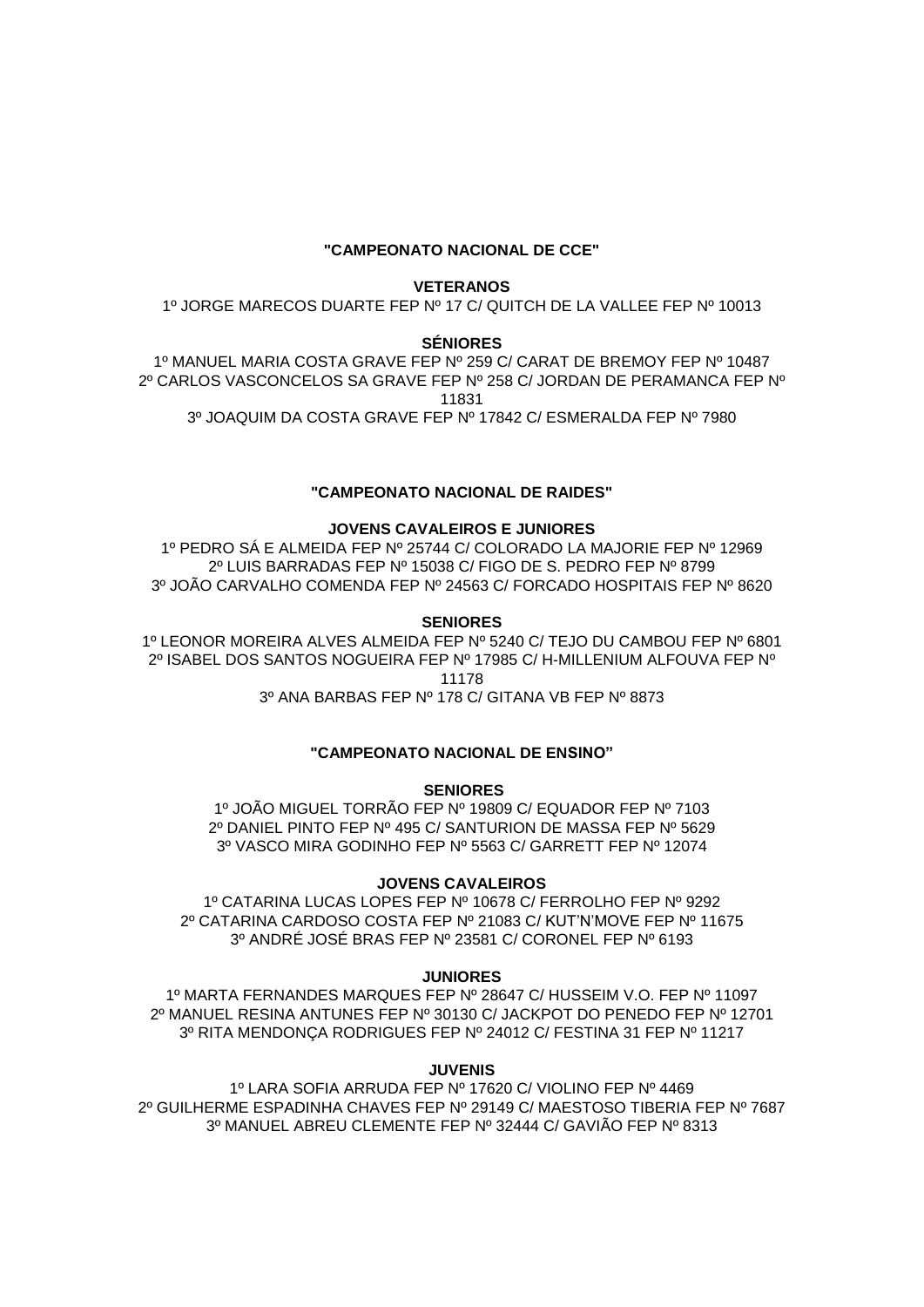**U-25**

1º MARTIM MENERES FEP Nº 19637 C/ EQUADOR FEP Nº 8262 2º FRANCISCO VILA NOVA FEP Nº 27603 C/ SIR SABURO FEP Nº 11946 3º MÁRIO JOÃO FREIRE FEP Nº 20121 C/ FILOSOFO FEP Nº 11564

#### **INICIADOS**

1º MATILDE RITO MIRANDA FEP Nº 32784 C/ AMETISTA FEP Nº 9329 2º LEONOR GONÇALVES COELHO FEP Nº 27041 C/ BIOMUNDO FEP Nº 8461

### **"EQUITAÇÃO ADAPTADA"**

#### **GRAU I**

1º ANA MOTA VEIGA FEP Nº 706 C/ CONVICTO LV FEP Nº 8719 2º RITA LAGARTINHO OLIVEIRA FEP Nº 3702 C/ HEROI FEP Nº 13096

**GRAU IV**

1º PEDRO PALETTI FÉLIX FEP Nº 22365 C/ GRIJÓ FEP Nº 12014

### **TROFÉU NACIONAL DE ENSINO**

#### **NÍVEL PRELIMINAR**

1º FRANCISCO VILA NOVA FEP Nº 27603 C/ MAXIMUS FEP Nº 12605 2º MARTIM MENERES FEP Nº 19637 C/ MARRAFA DOS CEDROS FEP Nº 12911 3º MARGARIDA SOARES DIAS FEP Nº 564 C/ MANHUFE FEP Nº 12670

### **NÍVEL ELEMENTAR**

1º JOÃO EMBAIXADOR FEP Nº 17109 C/ LANCELOT DO MONTE FEP Nº 12034 2º PEDRO PINHEIRO BATISTA FEP Nº 21243 C/ LUXO FEP Nº 11799 3º MARIA CARMO MARCELINO FEP Nº 10055 C/ LUA DA SESMARIA FEP Nº 12943

#### **NÍVEL MÉDIO**

1º MATEUS ABECASSIS FEP Nº 17700 C/ FIREFLY FEP Nº 12273 2º ANA TRABULO PACHECO FEP Nº 26726 C/ HAVANO FEP Nº 9824 3º LUCIANA INACIO FEP Nº 507 C/ JAQUETA FEP Nº 12854

**NÍVEL COMPLEMENTAR**

1º MAFALDA GALIZA MENDES FEP Nº 120 C/ IMPERADOR DAS ARCAS FEP Nº 11428 2º DIOGO VILELA RAIMUNDO FEP Nº 8077 C/ IUCA FEP Nº 10568

3º SEBASTIÃO LUCAS LOPES FEP Nº 10679 C/ INQUIETO LEZIRIAS FEP Nº 12576

#### **SMALL TOUR**

1º MAFALDA GALIZA MENDES FEP Nº 120 C/ ISCO FEP Nº 10023 2º MARIA MIGUEL LASCASAS FEP Nº 14708 C/ GUHAPO FEP Nº 9352 3º MIGUEL DUARTE RICO FEP Nº 14495 C/ IMPERADOR DR FEP Nº 11274

**MEDIUM TOUR**  1º MARGARIDA SOARES DIAS FEP Nº 564 C/ BANQUEIRO FEP Nº 5404

2º DAVID OLSANSKY FEP Nº 17765 C/ FINCAPE FEP Nº 7615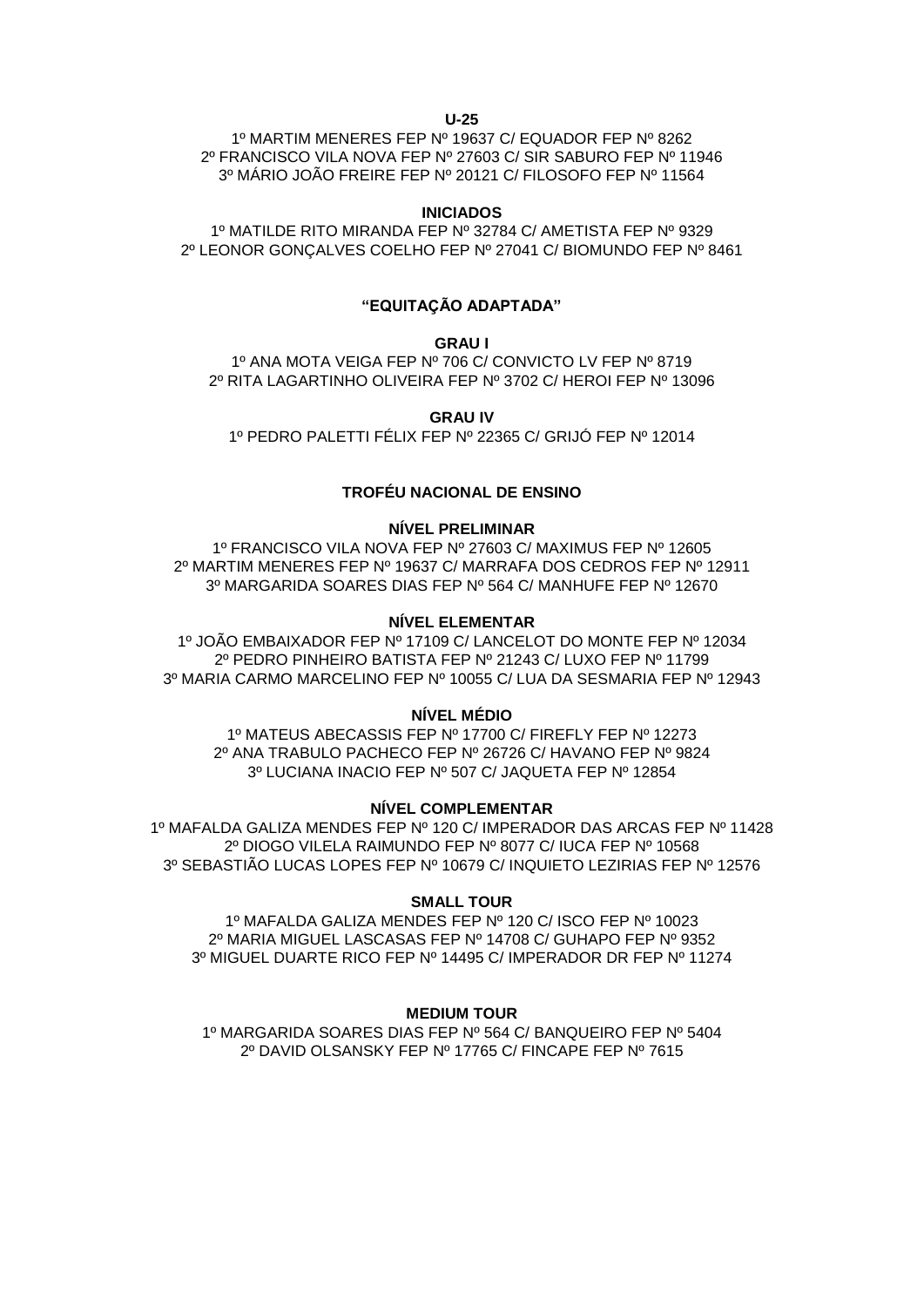### **"CAMPEONATO DA JUVENTUDE DE PÓNEIS"**

1º FRANCISCO MOURA BRAZ FEP Nº 27062 C/ DER KLEINE CHOCO-BOY WE FEP Nº 9885 2º ENZO ALEM REAME FEP Nº 21188 C/ APACHE FEP Nº 5915

3º MATILDE FERNANDES FEP Nº 26442 C/ INCA FEP Nº 13008

#### **CRITÉRIO DE CAVALO DE 4 ANOS (Ensino)**

1º YOANN PINTO FEP Nº 19759 C/ ROLLEX DP FEP Nº 13074 2º CORALIE BALDREY FEP Nº 4258 C/ MAESTRO D'FERRARIA FEP Nº 12884 3º TIAGO ALBERGARIA FEP Nº 378 C/ MAESTRO FEP Nº 12884

## **CRITÉRIO DE CAVALO DE 5 ANOS (Ensino)**

1º JOÃO FAUSTINO FEP Nº 13009 C/ DILLINGER 5 FEP Nº 13012 2º PEDRO VICENTE MENDES FEP Nº 4283 C/ LIÉGE DAS LEZIRIAS FEP Nº 12733

#### **CRITÉRIO DE CAVALO DE 6 ANOS (Ensino)**

1º MARIA CAETANO FEP Nº 569 C/ JASMIM PLUS FEP Nº 11853 2º VASCO GODINHO FEP Nº 5563 C/ JAVA DA HERMIDA FEP Nº 11191 3º FRANCISCO FRAGA FEP Nº 12628 C/ JENJIBRE FEP Nº 11615

#### **CRITÉRIO DE CAVALO DE 7 ANOS (Ensino)**

1º VASCO GODINHO FEP Nº 5563 C/ IMPERADOR DOS CEDROS FEP Nº 10223 2º RITA RALÃO DUARTE FEP Nº 23948 C/ IRÃO FEP Nº 11781 3º ROBERTO JESUS FEP Nº 12123 C/ INDIO FEP Nº 12936

#### **"TAÇA DE PORTUGAL DE ENSINO"**

#### **NÍVEL PRELIMINAR**

1º FRANCISCO VILA NOVA FEP Nº 27603 C/ MAXIMUS FEP Nº 12605 2º MARGARIDA SOARES DIAS FEP Nº 564 C/ MANHUFE FEP Nº 12670 3º INÊS VALENÇA CANCIO FEP Nº 14383 C/ MAGICO DA FERRARIA FEP Nº 12760

### **NÍVEL ELEMENTAR**

1º GONÇALO MATOS ROLA FEP Nº 8086 C/ DANCING DREAM FEP Nº 12533 2º RICARDO RAMALHO FEP Nº 1398 C/ LIRIO DO MD FEP Nº 12268 3º PEDRO PINHEIRO BATISTA FEP Nº 21243 C/ LUXO FEP Nº 11799

#### **NÍVEL MÉDIO**

1º MATEUS ABECASSIS FEP Nº 17700 C/ FIREFLY FEP Nº 12273 2º DANIEL PIRES FEP Nº 21668 C/ JAGUAR FEP Nº 12574 3º LUCIANA INACIO FEP Nº 507 C/ JAQUETA FEP Nº 12854

#### **NÍVEL COMPLEMENTAR**

1º SEBASTIÃO LUCAS LOPES FEP Nº 10679 C/ INQUIETO LEZIRIAS FEP Nº 12576 2º DIOGO RAIMUNDO FEP Nº 8077 C/ IUCA FEP Nº 10568

#### **NÍVEL S.GEORGE/INTERMEDIARIA I**

1º MAFALDA GALIZA MENDES FEP Nº 120 C/ ISCO FEP Nº 10023 2º MARTIM MENERES FEP Nº 19637 C/ GUADIANA PLUS FEP Nº 9136 3º LUCIANA INACIO FEP Nº 507 C/ IRAQUE FEP Nº 10828

## **NÍVEL INTERMEDIARIA II/GRANDE PRÉMIO**

1º INES VALENÇA CANCIO FEP Nº 14383 C/ XEQUE-MATE FEP Nº 6631